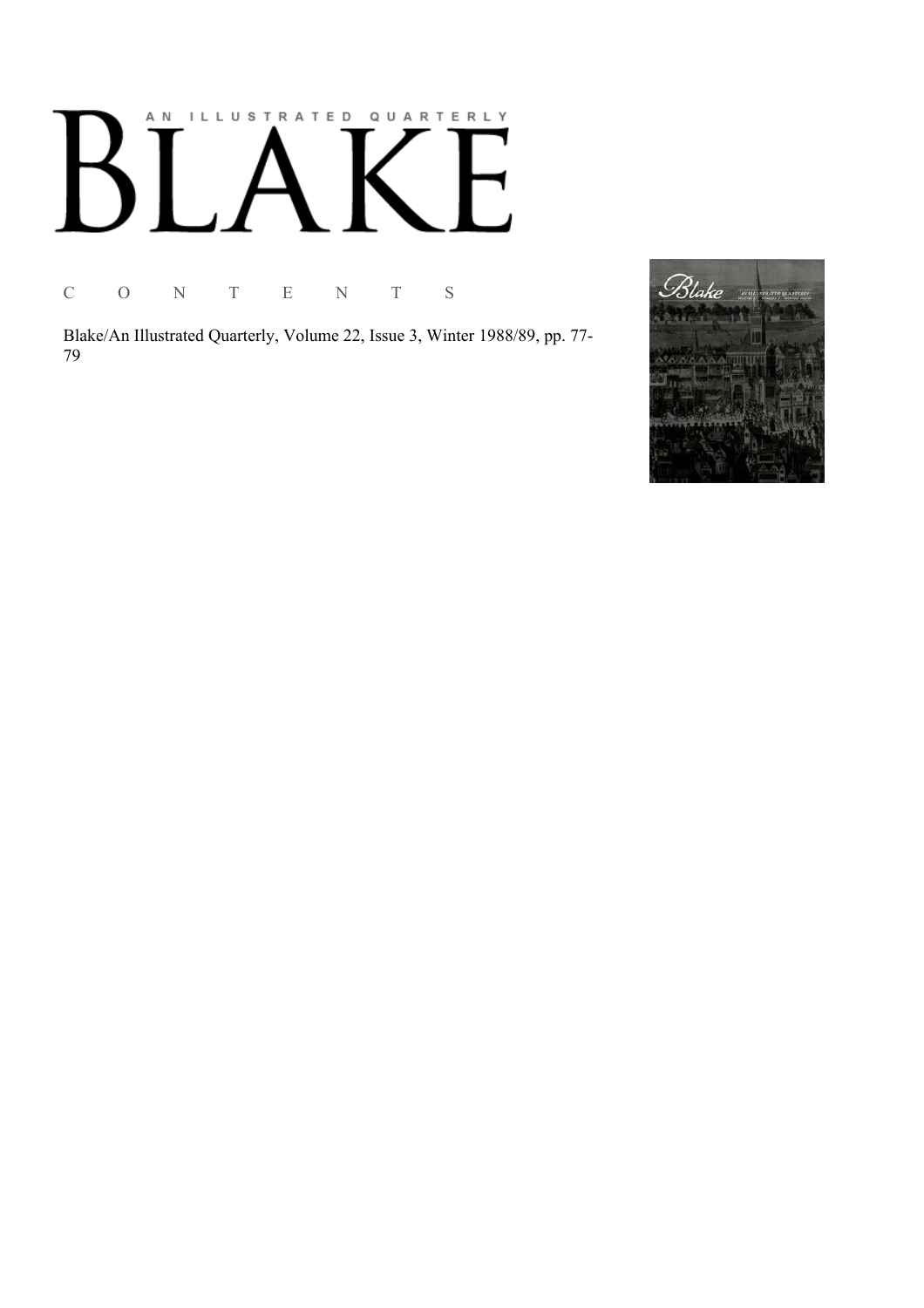

**land** 

AN ILLUSTRATED QUARTERLY **WINTER 1988/89 VOLUME 22 NUMBER 3**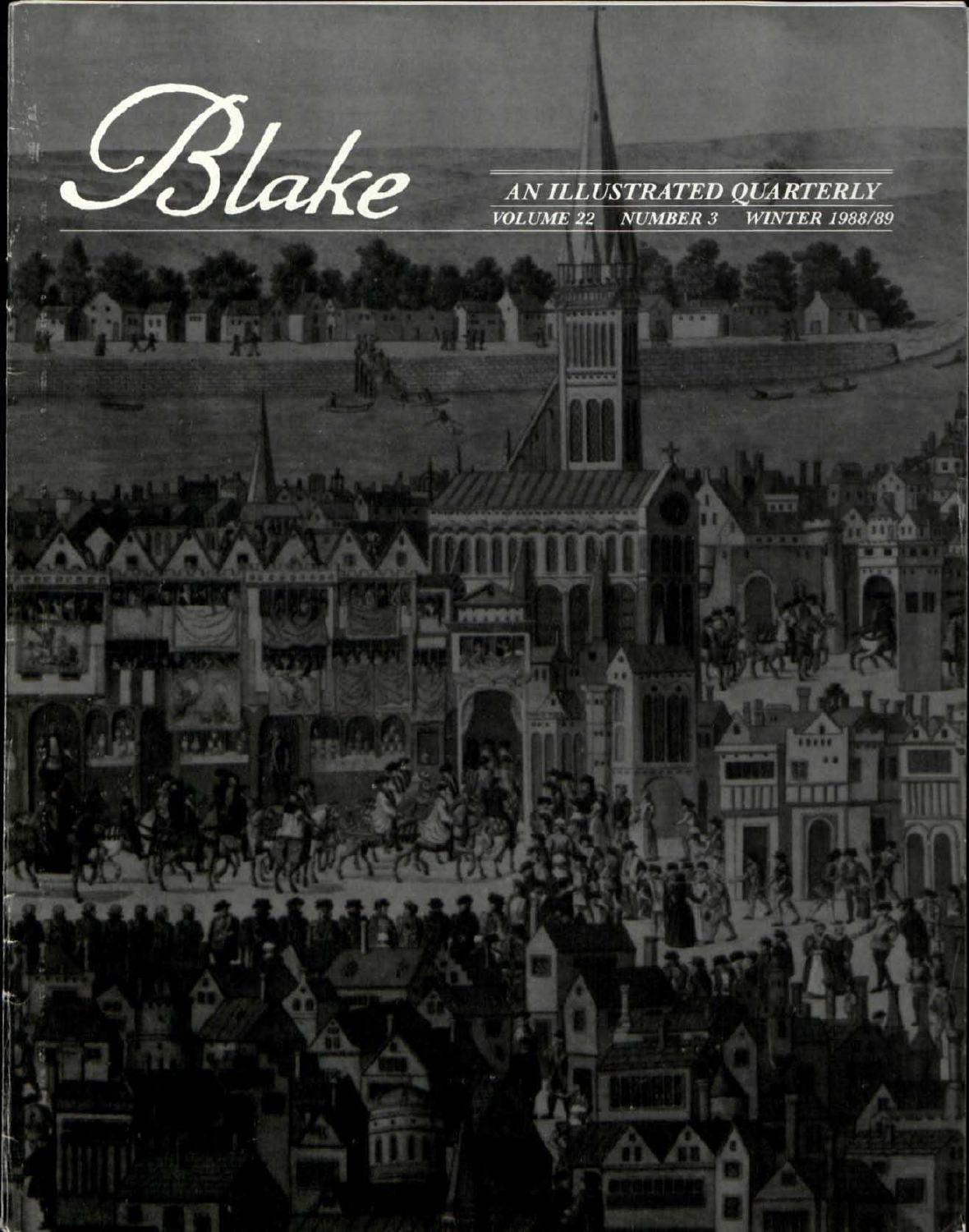

*AN ILLUSTRATED QUARTERLY VOLUME 22 NUMBER 3 WINTER 1988/89* 

## *CONTENTS*

- 80 Canterbury Revisited: The Blake-Cromek **Controversy** by Aileen Ward
- 93 The Shifting Characterization of Tharmas and Enion in Pages 3-7 of Blake's *Vala* or *The FourZoas*  by John B. Pierce



Cover: The coronation procession of Edward VI from the Tower to Westminster by an unknown sixteenth-century painter, engraved by James Basire in 1787. Photo courtesy of The Society of Antiquaries of London.

### *REVIEWS*

- 103 William Blake, *An Island in the Moon:* A Facsimile of the Manuscript Introduced, Transcribed, and Annotated by Michael Phillips, reviewed by G. E. Bentley, Jr.
- 105 David Bindman, ed., *William Blake's Illustrations to the Book of Job,* and *Colour Versions of William-Blake 's Book of job Designs from the Circle of John Linnell,* reviewed by Martin Butlin

#### *DISCUSSION*

110 An Island in the Moon Michael Phillips

## *CONTRIBUTORS*

G. E. BENTLEY, JR., University of Toronto, will be at the Department of English, University of Hyderabad, India, through November 1988, and at the National Library of Australia, Canberra, from January-April 1989. *Blake Books Supplement* is forthcoming.

MARTIN BUTLIN is Keeper of the Historic British Collection at the Tate Gallery in London and author of *The Paintings and Drawings of William Blake* (Yale, 1981).

MICHAEL PHILLIPS teaches English literature at Edinburgh University. A monograph on the creation in manuscript and "Illuminated Printing" of the *Songs of Innocence* and *Songs ofExperience* is to be published in 1989 by the Collège de France.

JOHN B. PIERCE, Assistant Professor in English at the University of Toronto, is currently at work on the manuscript of *The Four Zoas.* 

AILEEN WARD, Albert Schweitzer Professor of the Humanities at New York University, is the author *of John Keats: The Making of a Pact* (Farrar, Straus & Giroux, 1986) and *The Unfurling of Entity: Metaphor in Poetic Theory* (Garland, 1987).